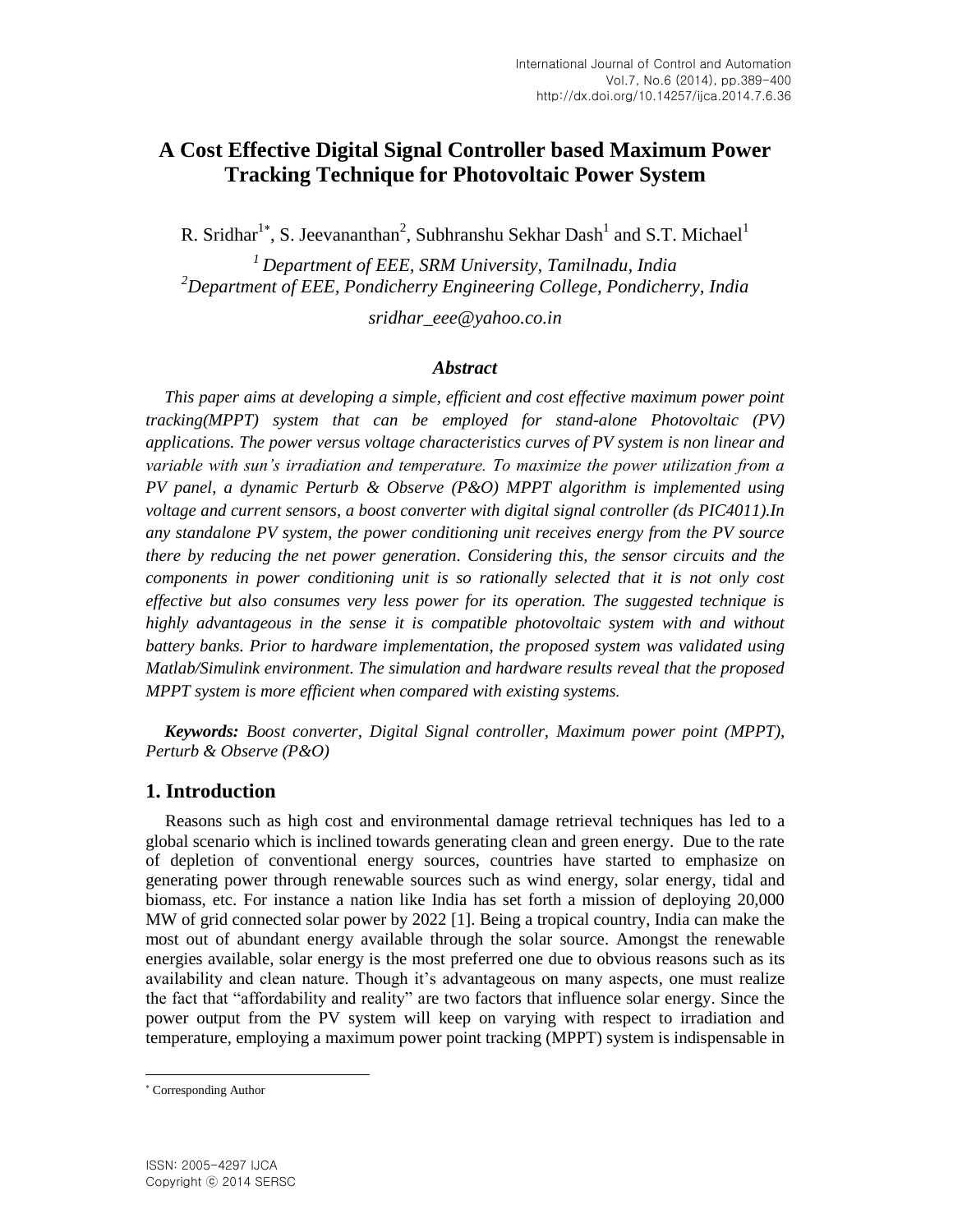PV system these days[2].MPPT system has developed into many folds since its introduction in the year 1985. Exhaustive research work has been done on MPPT techniques for various applications [3-8]. Among all MPPT techniques the most popular techniques are perturb  $\&$ observe (P&O) and Incremental conductance methods [9-13]. From the literature, it is inferred that MPPT technique is essential to increase the efficiency and power of the solar cell. Hence, MPPTs are pre-requisites to any solar setup and they are essential in increasingly competitive energy market. The advent of inexpensive and powerful processors has enabled more solar energy applications than ever before.

This particular work is attempted to realize the feasibility of MPPT system that can be designed for house hold PV applications. Here a low cost digital signal controller (dsPIC 4011) along with necessary sensor circuits is employed to track the peak power in the panel. The whole system has been migrated to a cost effective one by replacing battery banks with boost converters and thereby driving the loads during day hours. If loads are mandatorily needed to be driven during non shiny period, the battery banks are included which can be charged by boost converters. Also if the loads are isolated in nature and of lower rating, then the boost converter is replaced by a buck converter. The suggested MPPT technique is so compatible that the inclusions of batteries do not make a huge difference. The sensor unit of this setup is highly energy efficient since all the sensors are self isolated from the circuit and are compatible with the controller inhibiting the use calibration units. Simulation and hardware results reveal that developing a simple, cost effective MPPT controller using the suggested methodology is highly feasible.

The paper is organized in the following manner Section II consists of PV cell modelling and its characteristic study. Section III deals with the proposed system and MPPT technique employed. Section IV discusses the results. Conclusion is given in Section V.

# **2. PV Modelling**

The solar cell is the fundamental component in a solar module. By connecting the solar cells in series and parallel, the desired voltage is obtained. The magnitude of the output current  $(I_{ph})$  in a PV cell depends on the irradiation falling on the cell. Equivalent circuit of a PV cell is given in Figure 1.



**Figure 1. Equivalent circuit of the practical PV cell**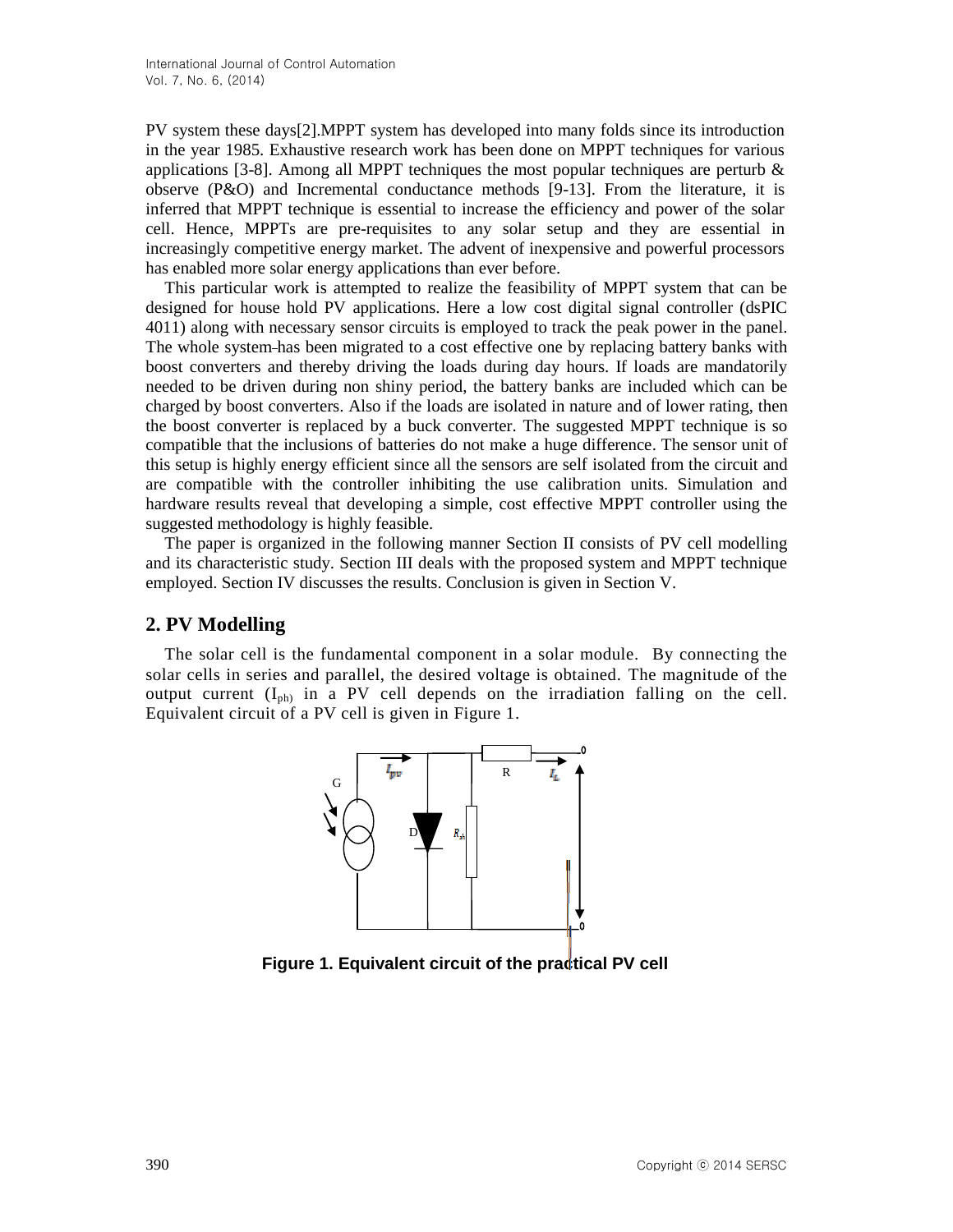

**Figure 2. I-V Characteristic curve of a cell**

To simulate the characteristics of the PV panel a detailed mathematical modelling of the same should be done [14-17]. The equations pertaining to the equivalent circuit are used for modelling the PV panel in a Matlab environment. From the Figure 2, the net current of the cell is the difference of the photocurrent ( $I_{PV}$ ) and the normal diode current,

$$
I = I_{pv} - I_d \tag{1}
$$

$$
I = I_{pv} - I_0 \left( e^{\frac{q(V + IR_S)}{nKT}} - 1 \right)
$$
 (2)

The photo current relevant for a particular temperature  $(T_{1) \text{ is}}$  given by

$$
I_{\text{pv}}(T_1) = I_{\text{SC}}(T_{\text{nom}}) \frac{G}{G_{\text{nom}}}
$$
 (3)

Increase in Isc for unit increase in temperature

$$
K_0 = \frac{I_{SC}(T_2) - I_{SC}(T_1)}{(T_2 - T_1)}
$$
\n(4)

Diode saturation current at a given temperature

$$
I_0 = I_0(T_1) \times \left(\frac{T}{T_1}\right)^{3/n} e^{-qV_0(T_1)} \frac{1}{nk\left(\frac{1}{T} - \frac{1}{T_1}\right)}
$$
(5)

Diode saturation current at temperature,  $T_1$ 

$$
I_0(T_1) = \frac{I_{sc}(T_1)}{\left(e \frac{qVoc(T_1)}{nkT_1} - 1\right)}
$$
(6)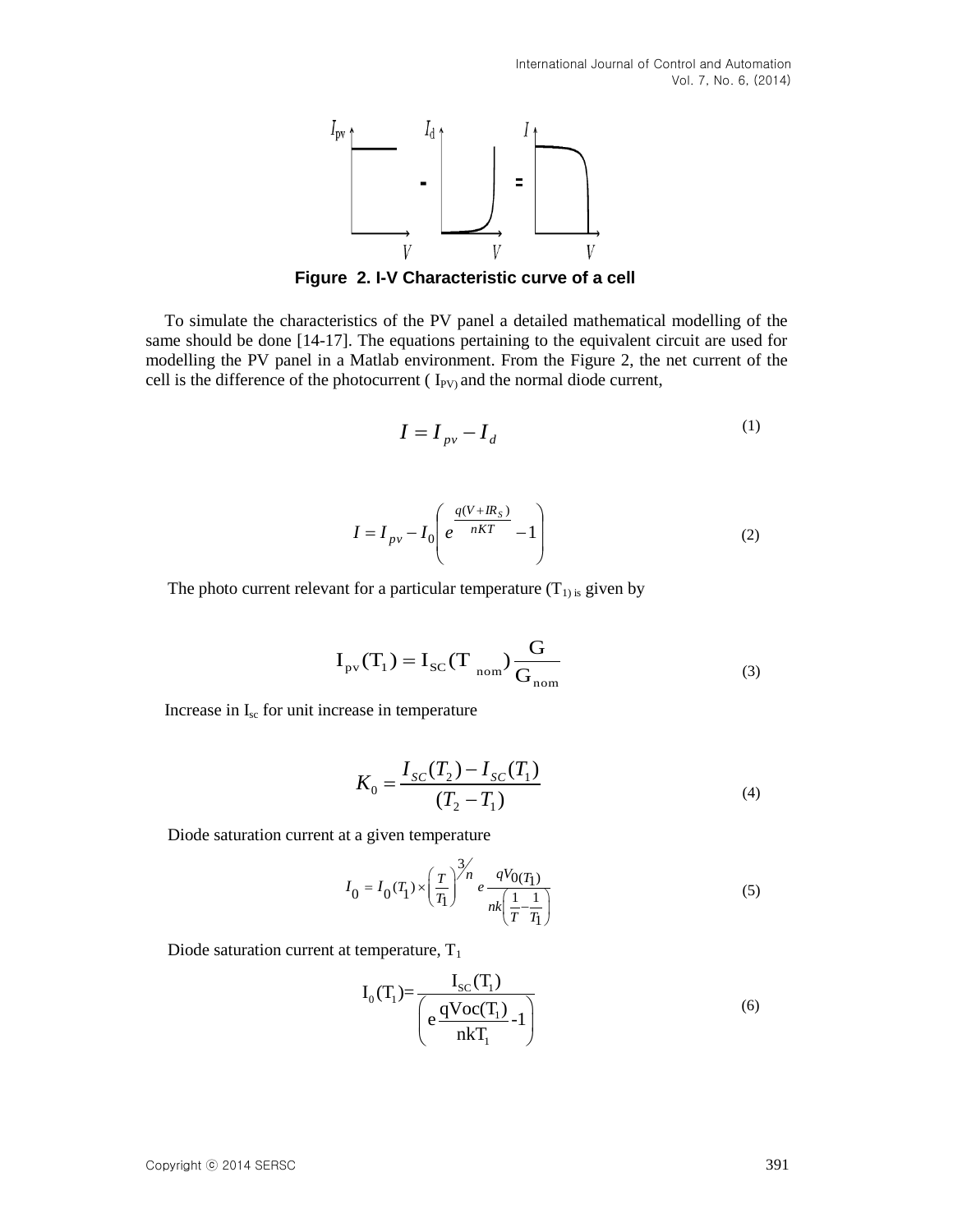From the equations (5) and (6) it can be inferred that the short circuit current of a PV panel depends upon the irradiation and the open circuit voltage depends upon the temperature. This vital relation can be represented graphically by Figure 3. As the temperature increases, the open circuit voltage decreases and also the peak power increases for corresponding increase in insolation.



**Figure 3. P-V curves' family under different irradiation and temperature levels**

| Parameters                  | Values   |
|-----------------------------|----------|
| <b>Maximum</b> Power        | 140 W    |
| $(P_{\text{max}})$          |          |
| Voltage at $P_{max}$        | 17 V     |
| $(V_{mpp})$                 |          |
| Current at $P_{\text{max}}$ | 8.24 A   |
| $(I_{mpp})$                 |          |
| Open circuit Voltage        | 21 volts |
| $(V_{oc})$                  |          |
| Short circuit               | 8.89 A   |
| current $(I_{sc})$          |          |
|                             |          |

| Table 1. Electrical characteristics data of PV Panel -WS-140 |  |
|--------------------------------------------------------------|--|
|--------------------------------------------------------------|--|

# **3. System Description**

The block diagram of the system is shown in Figure 4. The inputs (voltage, current) for the MPPT controller is fetched from the PV panel and fed to the control unit. The control unit executes perturb and observe MPPT algorithm to find the relevant duty cycle for DC-DC converter to make sure that maximum power is yielded from the panel for particular insolation and temperature. The DC-DC converter referred here is a boost converter .The converter's choice depends upon the applications and type of loads. Buck converters find its application when we use batteries as loads**.**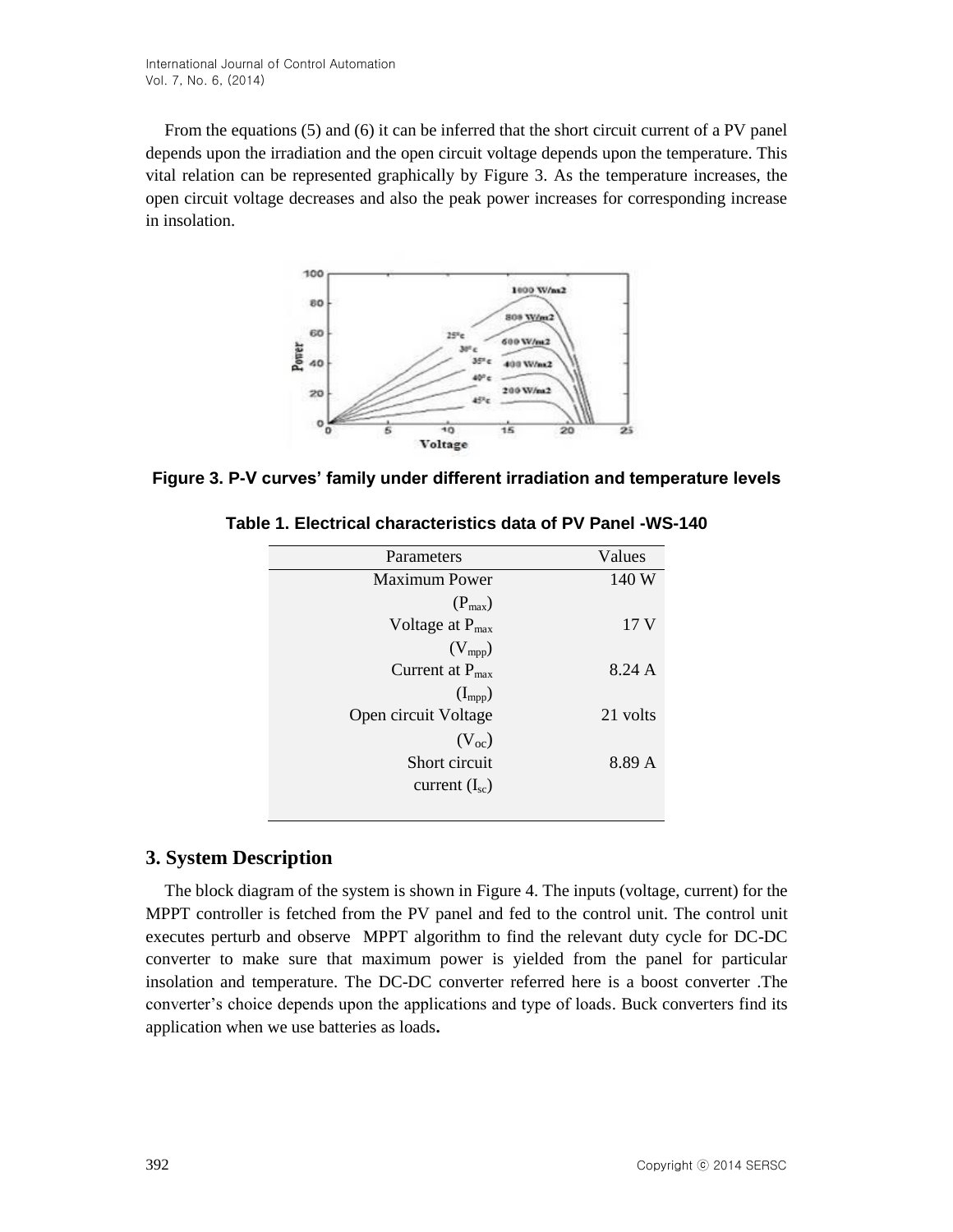

**Figure 4. Block diagram of MPPT System**

The P&O (Perturb and Observe) technique is based on a logic by which, maximum power is obtained through variation of operating voltage or current of the PV panel. Under operating condition, the technique continuously perturbs the terminal voltage while measuring output power. If the power increase in a given direction, then the peak operating point is moving towards MPP and if it decreases, then it is inferred that the operating point has crossed the peak power point and that direction should be reversed. This perturbation is done by controlling the duty cycle  $( \delta )$ . The advantage of only Perturb and Observe method is that when it is properly optimized it can offer very high Maximum Power Point Tracking efficiency, which is highly competitive against other Maximum Power Point Tracking algorithms. The P and O algorithm can be represented in a flow chart as shown in Figure 5



**Figure 5. Flow diagram of P&O MPPT**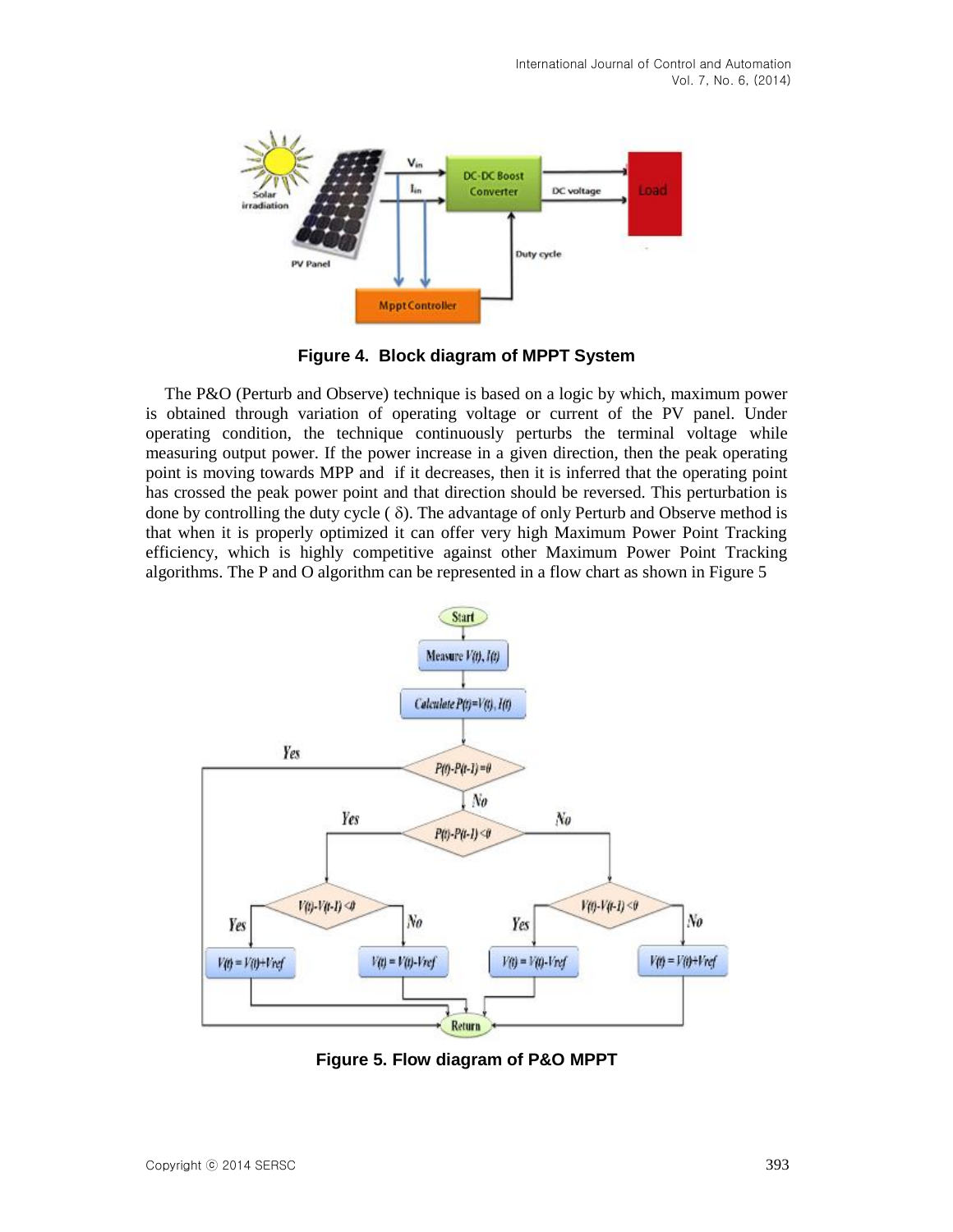#### **3.1. DC-DC Boost Converter**

Since the output from Solar panels is a DC voltage, DC/DC converter is used to provide the flexibility to amend the DC voltage or current at any point in the circuit. The boost converter is designed to step up a fluctuating solar panel voltage to a higher constant DC voltage. It uses voltage feedback to keep the output voltage constant and these are often preferred as they are smaller, lighter in weight, provide a high quality output and more efficient than the traditional linear power regulators [18-19]. The fundamental equation of boost converter is given

$$
\frac{V_{out}}{I_{out}} = \frac{V_{in}}{I_{in}} \frac{(T - D)}{(1 - D^2)}\tag{7}
$$

$$
R_{in} = R_0 (1 - D^2)
$$
 (8)

The inference from the equation (9) is by varying the duty cycle, varying  $R_{in}$  can be matched with fixed *Rout* there by maximum power can be extracted.

#### **3.2. MPPT Sensors**

The fundamental sensors that are required for employing MPPT algorithm are voltage and current sensors: Instantaneous voltage of the PV panel can be easily sensed using a signal voltage divider circuit. Figure 8(a) represents a voltage sensor circuit after proper calibration it can be provided in micro controller. A simple voltage divider circuit consists of two resistors connected in series and parallel to the PV panel. The sensed voltage value is amplified and filtered through the voltage follower operational amplifiers before it is fed in to the digital signal controller.



(a) Voltage sensor (b)Current Sensor (c)Irradiation Sensor (d)Temperature sensor

### **Figure 8. Sensors**

The usage of current sensor is indispensable in the design of a MPPT controller but commercial current sensors are bulky and are not energy efficient. The ACS712 is a MEMS based current transformer which is very compact and energy efficient since it is self isolated. This electric sensor will be in charge of keeping track of the current that the panel outputs at all times. These readings will be fed into the microcontroller in order to provide the user with real- time values of the current. A typical current sensor employing operational amplifier is given in the Figure 8(b). But at the same time, for high voltage applications current transformer (or) Len sensor will serve the purpose. Irradiance and temperature sensor are essential to know the characteristics performance of the developed system with respect to change in ambient temperature and irradiation. Figure  $8(c)$  shows the light to frequency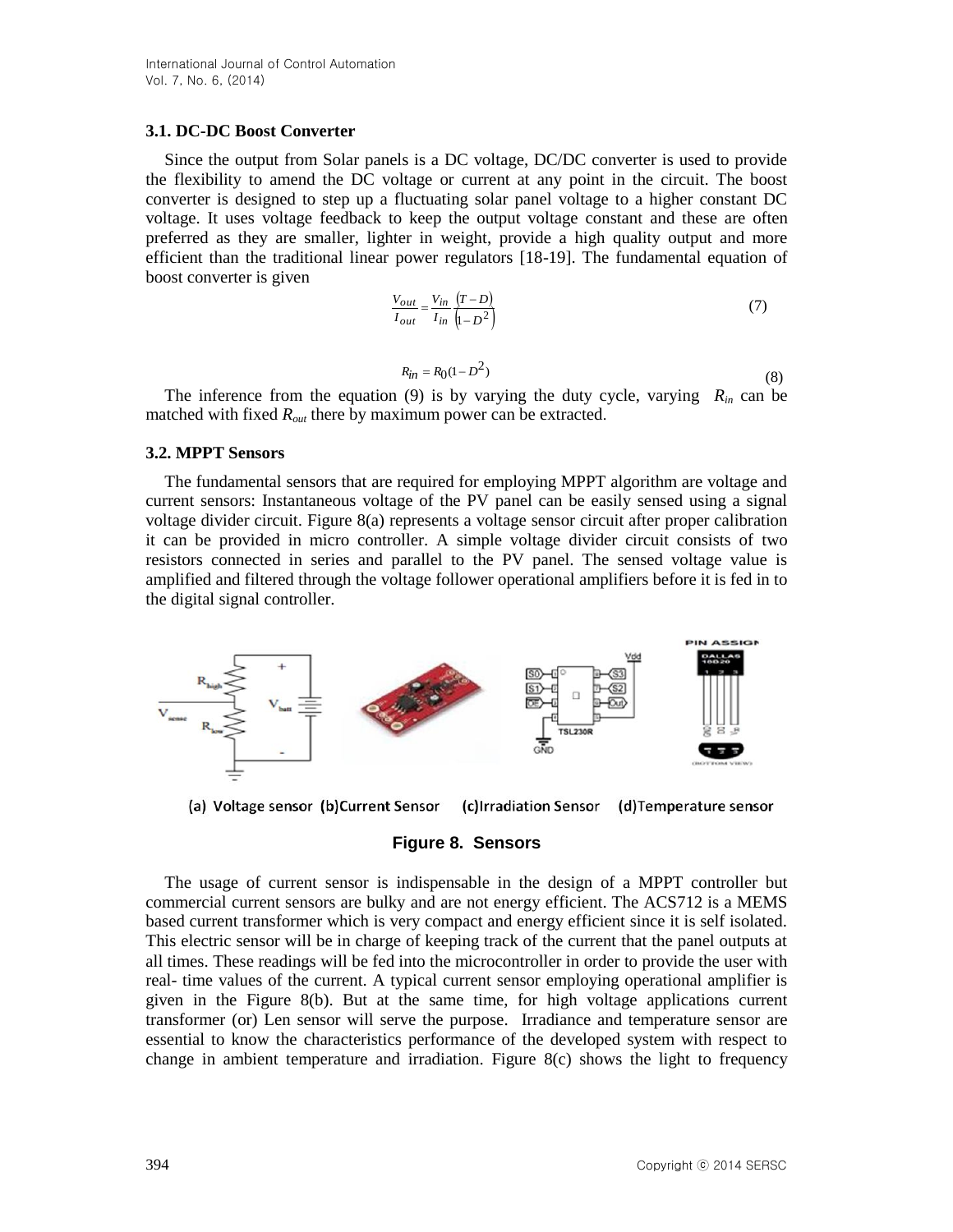sensor which can be calibrated to exactly measure the irradiation.DS18B20 is the temperature sensor (refer Figure 8(d))

#### **3.3. MPPT Algorithm in dsPIC4011**

The digital controller (dsPIC 4011) chosen for this work is meant for its high performance in handling complex calculations. The auxiliary power for the controller is derived from the PV panel voltage. The controller executes P&O MPPT algorithm and feeds the command signal to the boost converter.

### **4. Simulation and Experimental Results**

A prototype MPPT system employing (P&O) MPPT algorithm has been developed and tested. The PV panel which is taken for study is 140W maximum power and 21.2V open circuit voltage at standard test conditions. A Standard test condition here refers to a temperature of 25<sup>o</sup>C and an irradiation of 1 k  $W/m<sup>2</sup>$ . To test the nature of system for varying atmospheric condition, the proposed PV MPPT system is simulated in MATLAB/SIMULINK by modelling the PV system using mathematical equation and coding MPPT in embedded Math function. Figure 9 shows the simulation results and PV output at standard test conditions. During standard test conditions, the peak power tracked is approximately equal to 140w.Maximum power point oscillates around the peak power of 140W and it correspond to a operating voltage of 16V. The hardware set up is shown in Figure 10. The setup have PV panel, boost converter, and microcontroller. This output of the boost converter can be fed to lamp load of 80ohm and the inference is tabulated in Table 2. Figure 11 shows the comparison chart of various components used and their cost and power consumption details



**Figure 9. Peak Power tracked using P&O Algorithm**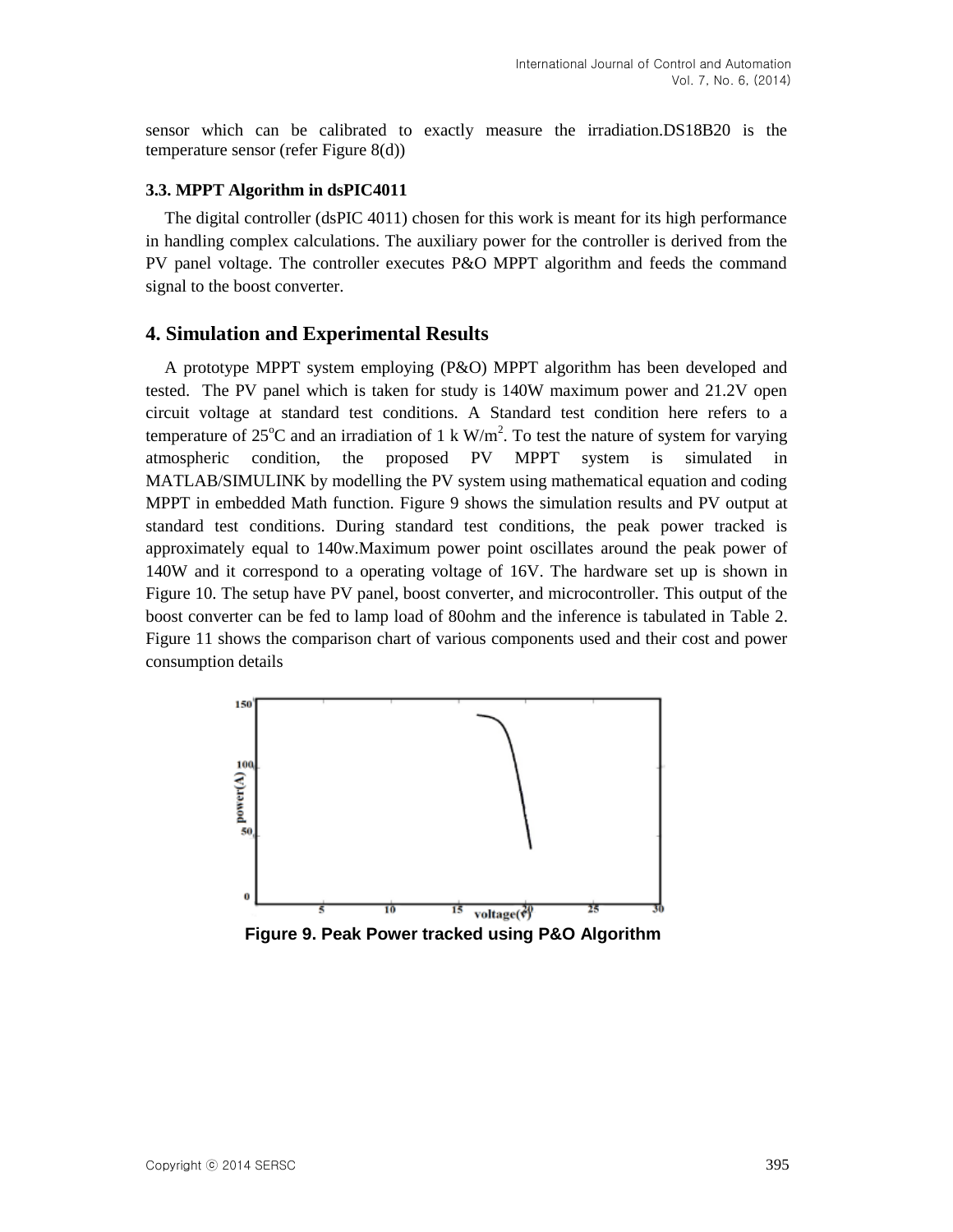

**Figure 10. Hardware Setup of MPPT Controller**



**Figure 11. Cost and Power Consumption**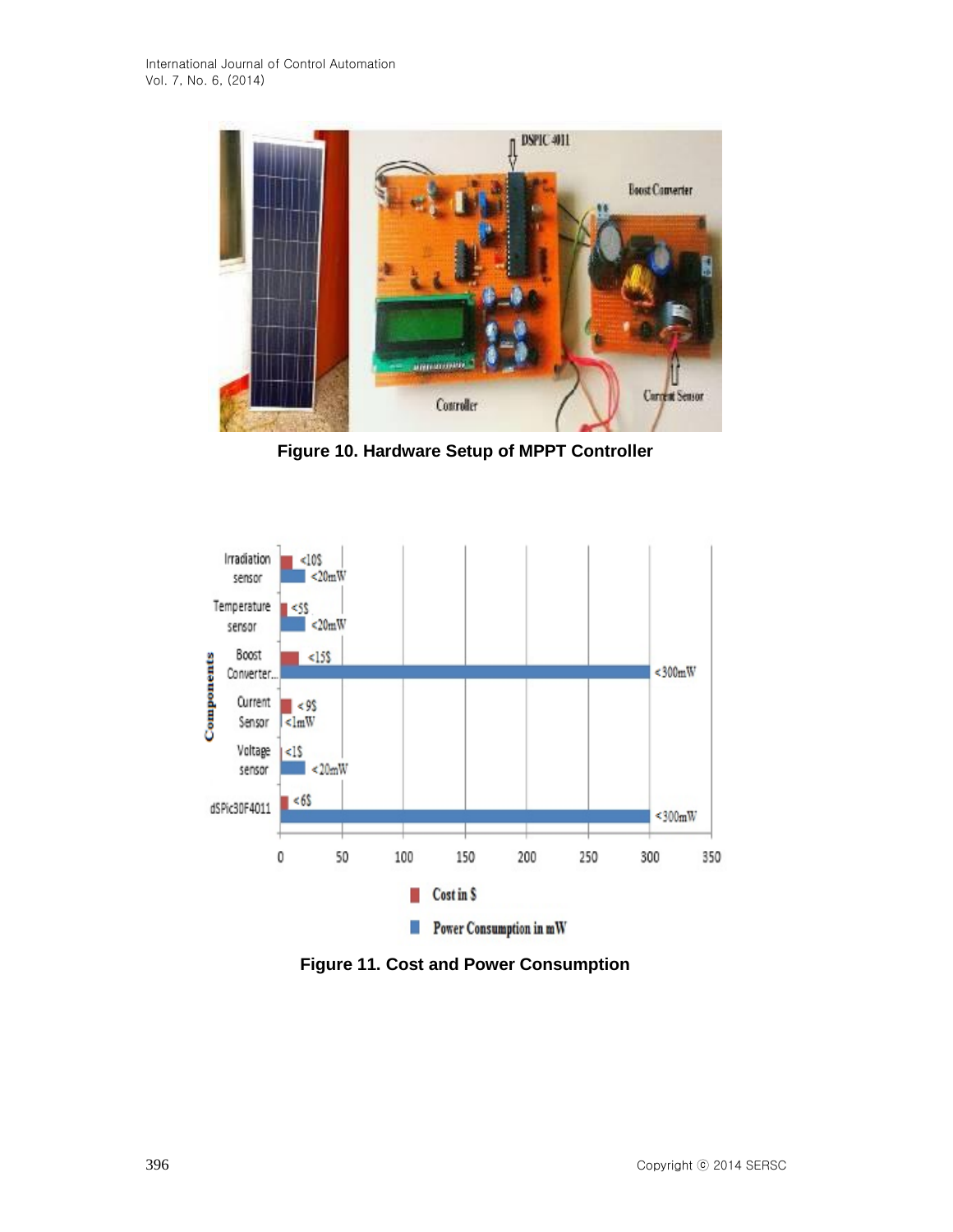| With MPPT    | Load   | Voltage(v) | Current | Power(w) |
|--------------|--------|------------|---------|----------|
|              | 80 ohm | 68V        | 1.85A   | 126W     |
| Without MPPT | 80ohm  | 19.7V      | 0.8A    | 15W      |

**Table 2. Experimental Results**

# **5. Conclusion**

The Objective of this work is to develop a maximum power point tracker that would be able to provide a load with maximum power. This work emphasizes on designing a cheap and stand-alone digital signal controller based solution system which can generate the required control PWM signal for the dc/dc boost converter. The results obtained render a validation for the performance of the system. The MPPT algorithm is realized in hardware using dsPIC 4011 digital signal controller and a boost converter. The performance of the hardware set up proves that the mentioned technique is very simple and effective. This work can be extended for a stand-alone varying load like induction motor including a feed back control.

## **References**

- [1] Solar in India, report by MNRE (Ministry of new and renewable energy), (**2010)**.
- [2] A. Luque and S. Hegedus, "Handbook of photovoltaic science and Engineering", John Wiley and Sons Ltd., England, (**2003**).
- [3] A. Dolara, R. Faranda and S. Leva, "Energy comparison of seven MPPT Techniques for PV Systems", Journal of Electromagnetic Analysis and Applications, vol. 1, no. 3, (**2009**), pp. 152-162.
- [4] K. H. Hussein, I. Muta, T. Hoshine and M. Osakada, "Maximum power point tracking: an algorithm for rapidly changing atmospheric conditions", IEE Pro.-Gener. Transm. Distrib., vol. 142, (**1995**), pp. 59-64.
- [5] S. [Mehrnami](http://ieeexplore.ieee.org/search/searchresult.jsp?searchWithin=p_Authors:.QT.Mehrnami,%20S..QT.&searchWithin=p_Author_Ids:37395260300&newsearch=true) and S. [Farhangi, "](http://ieeexplore.ieee.org/search/searchresult.jsp?searchWithin=p_Authors:.QT.Farhangi,%20S..QT.&searchWithin=p_Author_Ids:37299235100&newsearch=true)A fast maximum power point tracking technique for PV powered systems", Industrial Electronics, IECON'09, 35th Annual Conference of IEEE, (**2009**), pp. 42-46.
- [6] E. Koutroulis, K. Kalaitzakis and N. C. Voulgaris, "Development of a microcontroller-based photovoltaic maximum power point tracking control system", IEEE Transactions on Power Electronics, vol. 16, no. 1, (**2001**), pp. 46–54.
- [7] W. Xiao, N. Ozog and W. G. Dunford, "Topology study of photovoltaic interface for maximum power point tracking", IEEE Transactions on Industrial Electronics, vol. 54, no. 3, (**2007**), pp. 1696–1704.
- [8] R. Gules, J. De Pellegrin Pacheco, H. L. Hey and J. Imhoff, "A maximum power point tracking system with parallel connection for PV stand-alone applications", IEEE Transactions on Industrial Electronics, vol. 55, no. 7, (**2008**), pp. 2674–2683.
- [9] X. Liu and L. A. C. Lopes, "An improved perturbation and observation maximum power point tracking for PV arrays", Power Electronics Specialists Conference, IEEE 35<sup>th</sup> Annual, vol. 3, (2004) June, pp. 2005-2010.
- [10] N. Femia, G. Petrone, G. Spagnuolon and M. Vitelli, "Optimization of Perturb and observe maximum power point tracking method", IEEE Transactions on Power Electronics, vol. 20, no. 4, (**2005**) July, pp. 963–973.
- [11] L. Fangrui, D. Shanxu, L. Fei, L. Bangyin and K. Yong, "A variable step size INC MPPT method for PV systems", IEEE Trans. Ind. Electron., vol. 55, no. 7, (**2008**) July, pp. 2622 - 2628.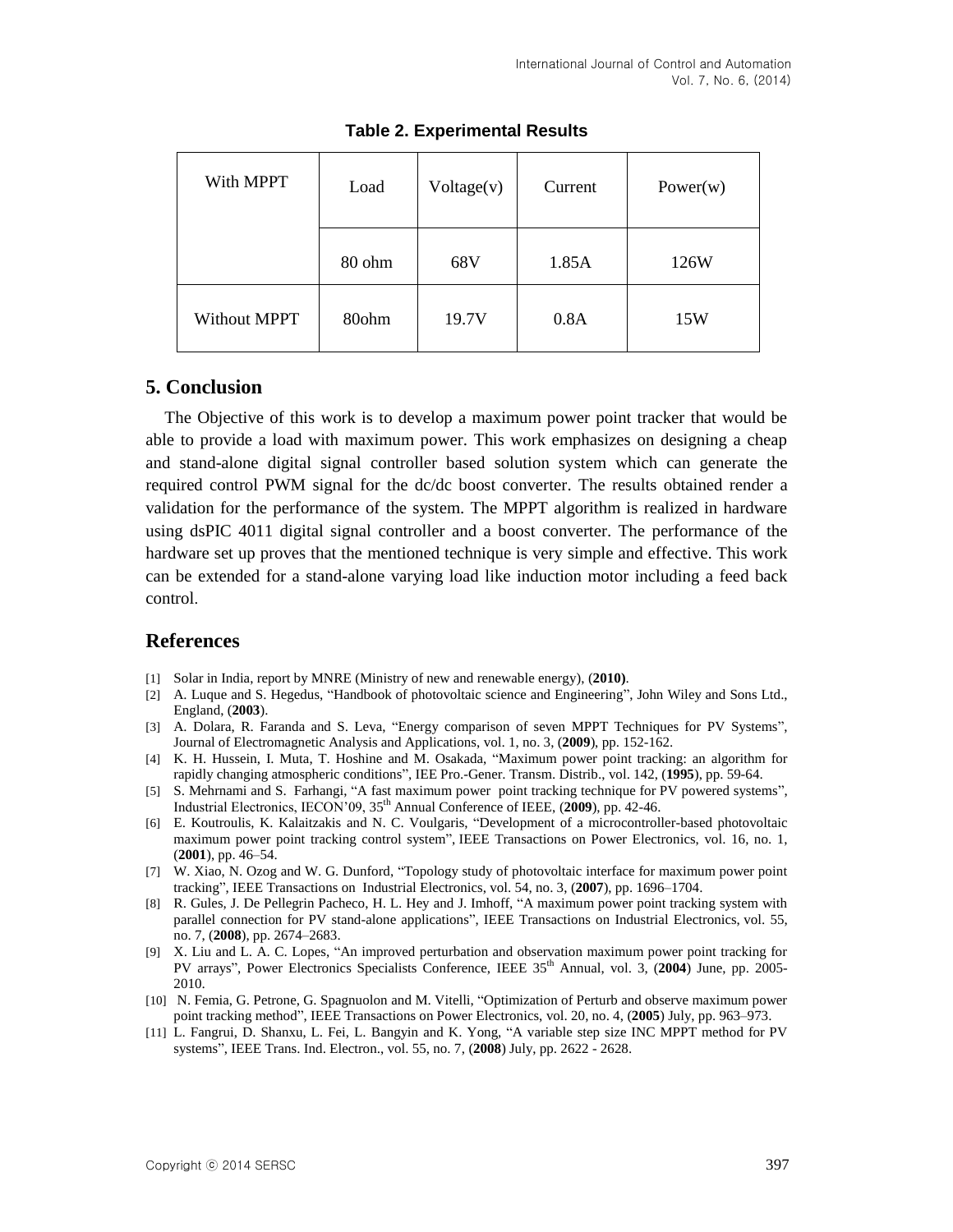- [12] K. K. Tse, H. S. H. Chung, S. Y. R. Hui and Ho, "A novel maximum power point tracking technique for PV panels", Power Electronics Specialists Conference, PESC, 2001 IEEE 32nd Annual, vol. 4, (**2001**), pp. 1970- 1975.
- [13] S. M. M. Wolf and J. H. R. Enslin, "PhotoVoltaic Maximum Power Point Tracking Regulator with Simplistic Controller", 24th Annual IEEE Conference of Power Electronics Specialists, (**1993**), pp. 581 – 587.
- [14] K. Kachhiya, M. Lokhande and M. Patel, "MATLAB/Simulink Model of Solar PV Module and MPPT Algorithm", proceedings of the National Conference on Recent Trends in Engineering and Technology, (**2011**).
- [15] I. H. Atlas and A. M. Sharaf, "A Photovoltaic Array Simulation Model for Matlab-Simulink GUI Environment", International Conference on Clean Power, (**2007**), pp. 341-345.
- [16] S. Nema, R. K. Nema and G. Agnihotri, "MATLAB/Simulink based study of photovoltaic cells / modules / array and their experimental verification", International journal of Energy and Environment, vol. 1, no. 3, (**2010**), pp. 487-500.
- [17] S. Rustemli and F. Dincer, "Modeling of Photovoltaic Panel and Examining Effects of Temperature in Matlab/Simulink", Electronics and Electrical Engineering, ISSn, 1392-1215, vol. 3, no. 109, pp. 35-40.
- [18] M. H. Rashid, "Power Electronics: Circuits, Devices and Operations", Book.
- [19] N. Mohan, M. Underland and W. P. Robbins, "Power electronics", 2nd ed. John Wiley and Sons, Inc., (**1995)**.

#### **Authors**



**R. Sridhar** completed his undergraduate program in Electrical Engineering in 2002 from Arulmigu Kalasalingam College of Engineering, Tamil Nadu, India. He received his M.Tech degree in Power Electronics and Drives from SASTRA University, Tamil Nadu, India. Currently he is pursuing his research in SRM University Tamil Nadu, India. His research interest includes, Power electronic applications to renewable energy power systems and electric drives. He is an active member of the professional societies like IEEE, MISTE SAISE .



**Dr. S. Jeevananthan** received B.E.degree in Electrical and Electronics Engineering from MEPCO SCHLENK Engineering College,Sivakasi, India, in 1998, and the M.E. degree from PSG College of Technology, Coimbatore, India ,in 2000.He completed his Ph.D. degree from Pondicherry University in 2007. Since 2001, he has been with the Department of Electrical and Electronics Engineering, Pondicherry Engineering College, Pondicherry, India, where he is an Associate professor. He has made a significant contribution to the PWM theory through his publications and has developed close ties with the international research community in the area. He has authored more than 50 papers published in international and national conference proceedings and professional journals. He regularly reviews papers for all major IEEE TRANSACTIONS in his area and AMSE periodicals (France). He is an active member of the professional societies, IE (India), MISTE**.**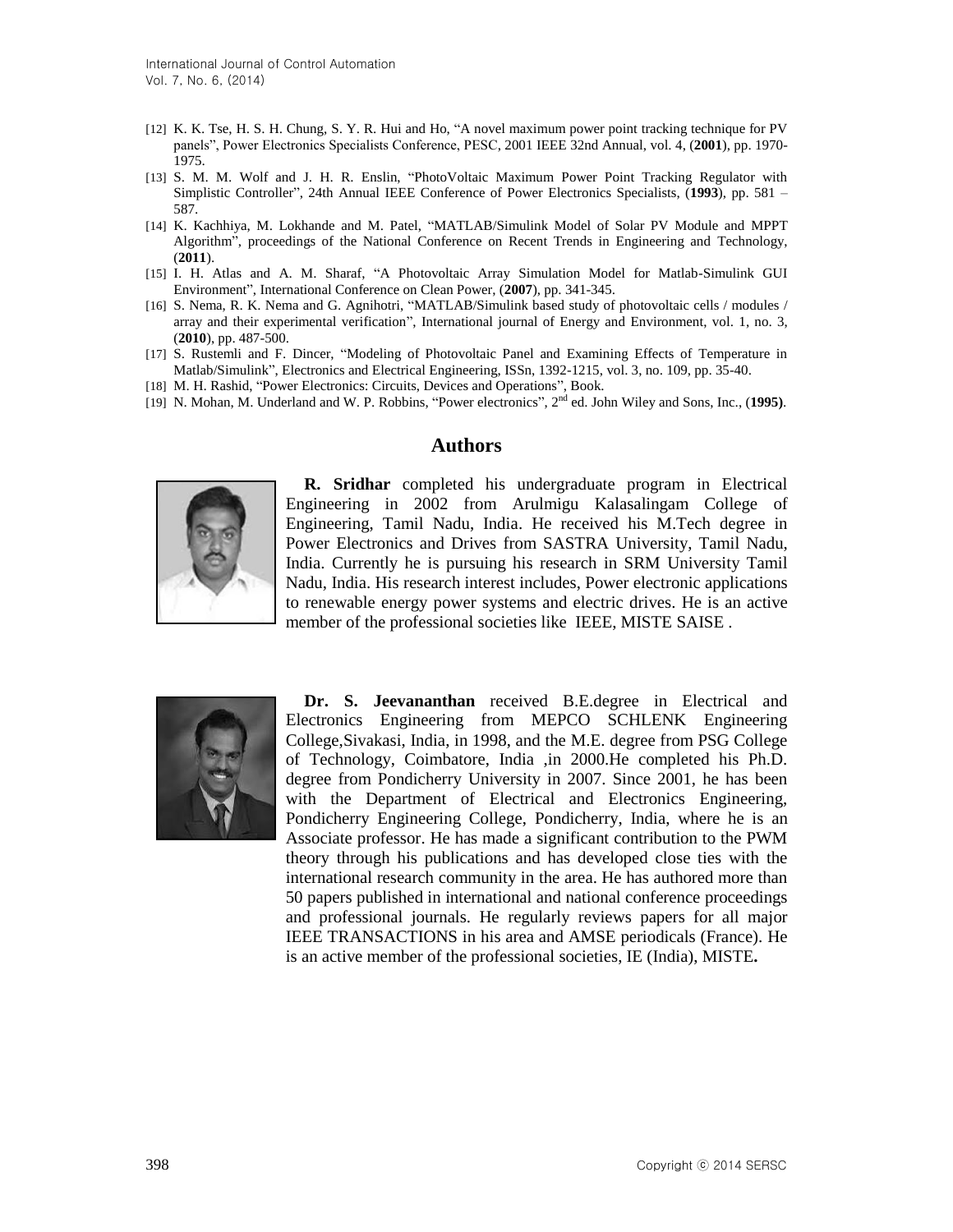

**Dr. Subhransu Sekhar Dash** received the M.E degree in Electrical Engineering from UCE Burla, Orissa, India and PhD degree in Electrical Engineering from Anna University in 1996 and 2006 respectively. He is presently working as Professor in SRM University Chennai, India.

His area of interest includes Power Quality, Inverters, Multilevel Inverters, Power System Operation, Control & Stability, FACTS devices and Intelligent control techniques. He has authored many refereed journals and books.



**Mr. S. Thomas Michael** received the M.Tech degree in Electrical Engineering from SRM University, Chennai, India. He completed B.E in Electrical and Electronics Engineering from Karunya University, Coimbatore, India. His area of interest includes Distributed Generation & Integrating Renewable energy in Power System.